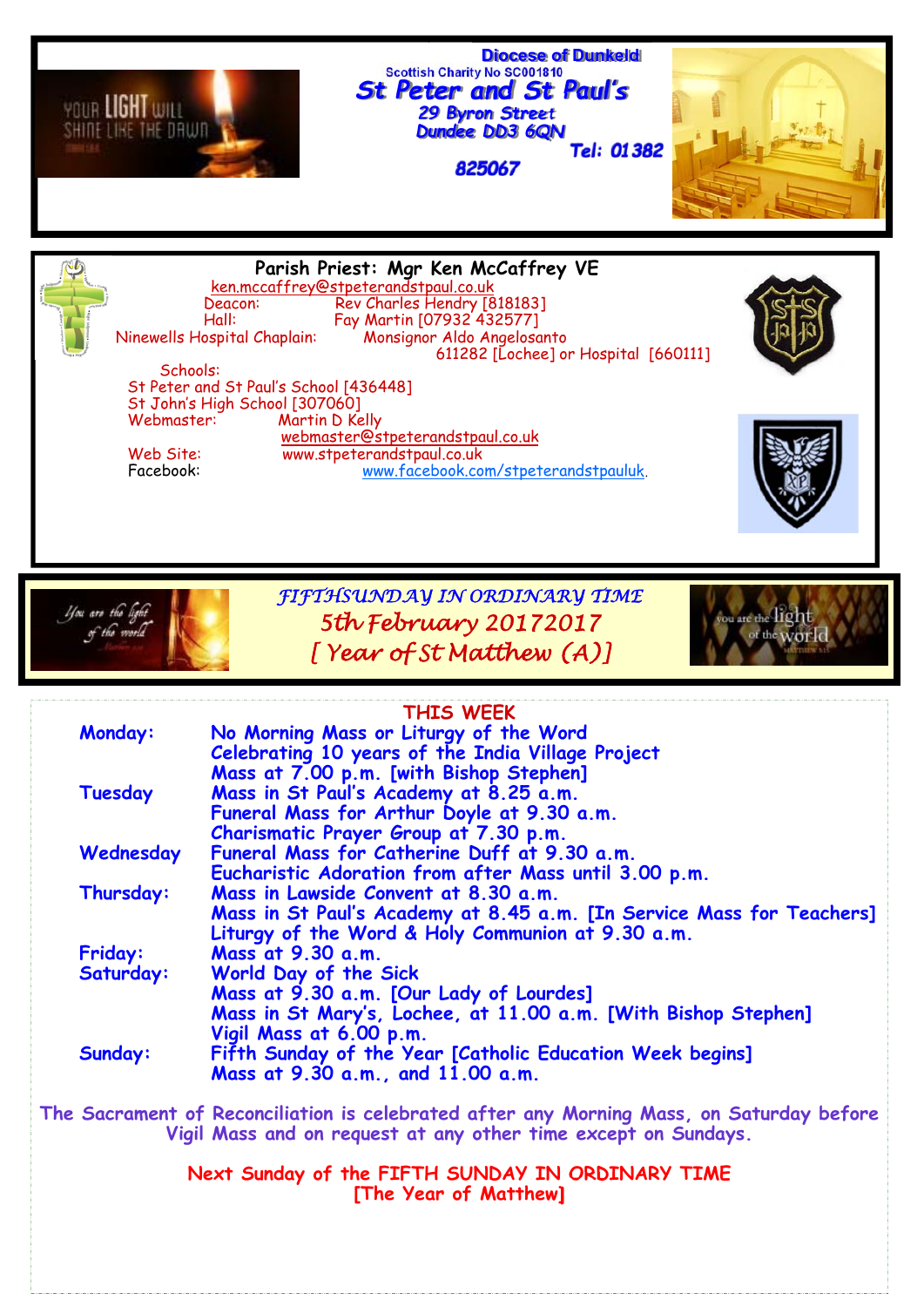### *Of your charity, please pray for:*

**Our recently deceased: Arthur Doyle [Funeral Mass on Tuesday at 9.30 a.m.], Catherine Duff [Funeral Mass on Wednesday at 9.30 a.m.], & Elsie Davidson**

**and for all whose anniversaries occur at this time: John McKinlay, Mgr Ben Donachie, Jim Robertson, Darren Fitzsimmons, Caroline Rice, Jessie Moncur, James Convery, Peggy Quinn, Kathleen Bryce, John Rice, Cathie Duncan, Gertrude Ruddy, Margaret McGarvey & Kevin McGarvey** 

**for those sick in hospital: Angela Waddell, Paul Kirkwood, Marie Kilhooley & Baby Max Farmer** 

**and all those who are sick or housebound in our parish and receive the Eucharist each Sunday**.

**If someone is sick at home, please let Fr Ken or Deacon Charles know.** 



**COLLECTIONS for 29th January 2017 £1135 [Gift Aid was £594] THANK YOU FOR YOUR GENEROSITY SECOND COLLECTION for AFRICAN MISSIONS £477.50** 



**DUNKELD DIOCESAN PILGRIMAGE TO LOURDES** 

**The annual Dunkeld Pilgrimage to Lourdes, led by Bishop Stephen, flying by air from Edinburgh, is from 14 - 21 July 2017. All enquires to Joe Walsh Tours [0141 530 5060] and sick and disabled enquiries to Mrs C Van Der Boom, 5 St Leonard** 



**Place, Dundee DD3 9HD [01382 815292]. Further information in the Sacristy.** 

LITURGY OF THE WORD FOR CHILDREN at 11 o'clock Mass. Please note this is for children who have not yet received their First Holy Communion. **Children who have received the sacraments should stay in Church.**

**EUCHARISTIC ADORATION** on Wednesdays after Mass. Please find time to pay even a short visit to the Blessed Sacrament. Enter by the side door

**VACANCY For the post of Resident Warden of the Catholic House of Prayer on Iona.** *Administrative, housekeeping and communication skills are required of a practising Catholic person or couple willing to support the spirit of ecumenism on Iona. For an application form and full particulars of the post* please write to:

The Colmcille Trust Cnoc a' Chalmain Isle of Iona Argyll PA76 6SP

*Or email catholic.iona@btconnect.com Or telephone 01681 700369*

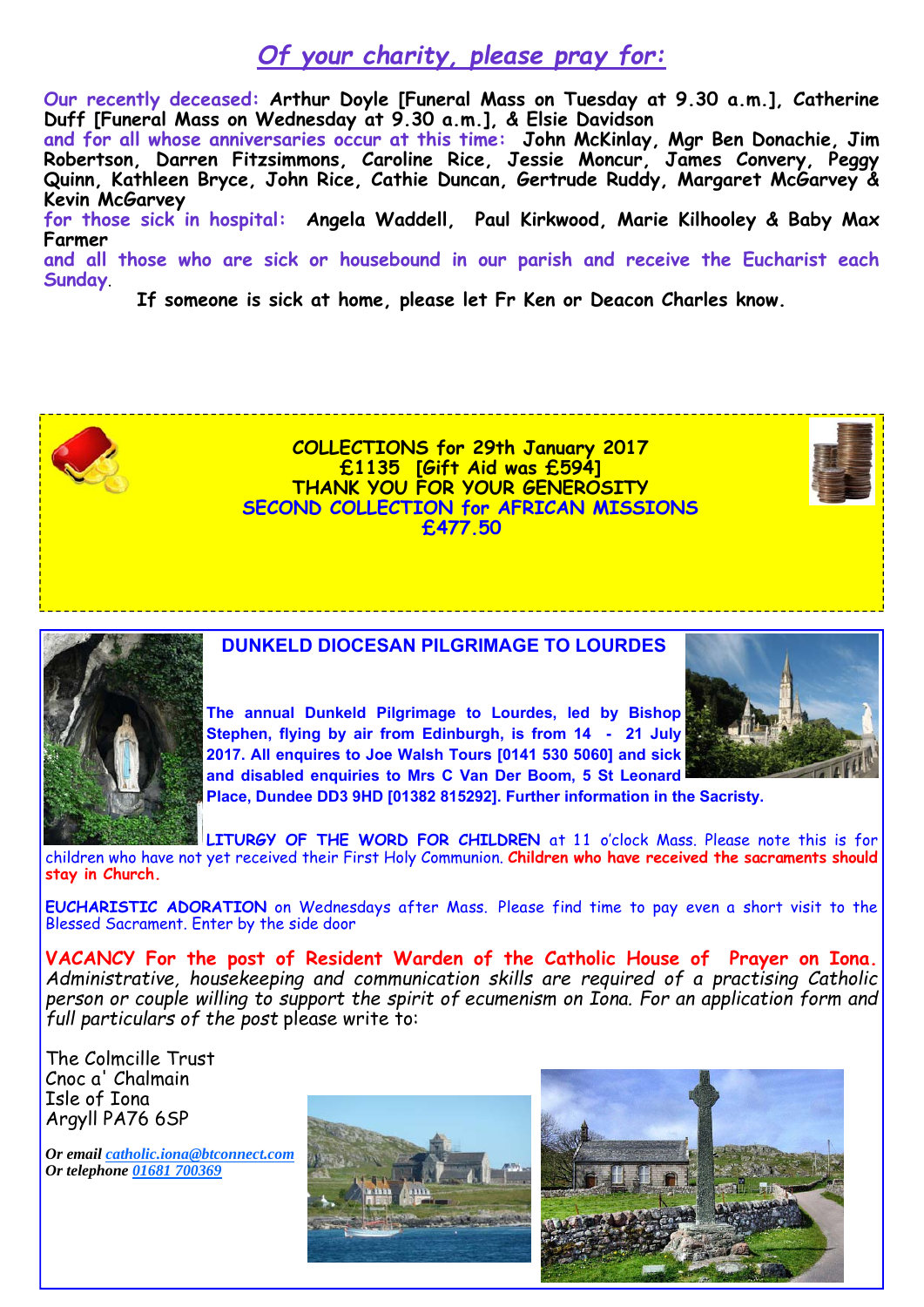

*Thinking about Diocesan Priesthood in 2017? The Catholic Church in Scotland is now inviting you to apply for seminary. For more information please contact our Vocations Director, Fr. Michael Carrie - email: frmichaelcarrie@outlook.com or tel: 01382 539476* 

# *REFLECTION FOR FIFTH SUNDAY OF THE YEAR*

**Be light, be alive** 

This Sundays Gospel account is the well know invitation to be the salt of the earth, the light of the world. HERE is the scripture text, and below are two reflections on the Gospel. One an invitation to accept who you are created to be, and the other a challenge to go out and share this good news with all.

#### Salt and Light Blessing (inspired by Matthew 5:13-16)



In a world that is always asking us to become something, someone, some success story, In this place we say: don't become, be who we already are. Don't become light – be the light you already are – this is what God anciently placed in you. Don't become salt – be the salt you already are – it is in this way you are known to God. For from these elements: Salt and Light, God uniquely crafted you. Don't become anything – be who you are, and discover the one who loves you in your being.

#### A Benediction

The Spirit of God is upon you and has anointed you. You are the salt of the earth and you bring light to the world. You are not too young or too old, you are not too rich or too needy to bring good news to the impoverished, to give a hand to the broken-hearted, and to live out freedom and pardon through the gifts you have been given. So remember to pack peace in your toolbox, hope in your briefcase, love in your lunch box, and may integrity, honesty, and joy be your designer wear of choice. Do not be frightened, for you are never alone. The God in whose image you are made will walk with you and guide you today, tomorrow, and every day. Amen